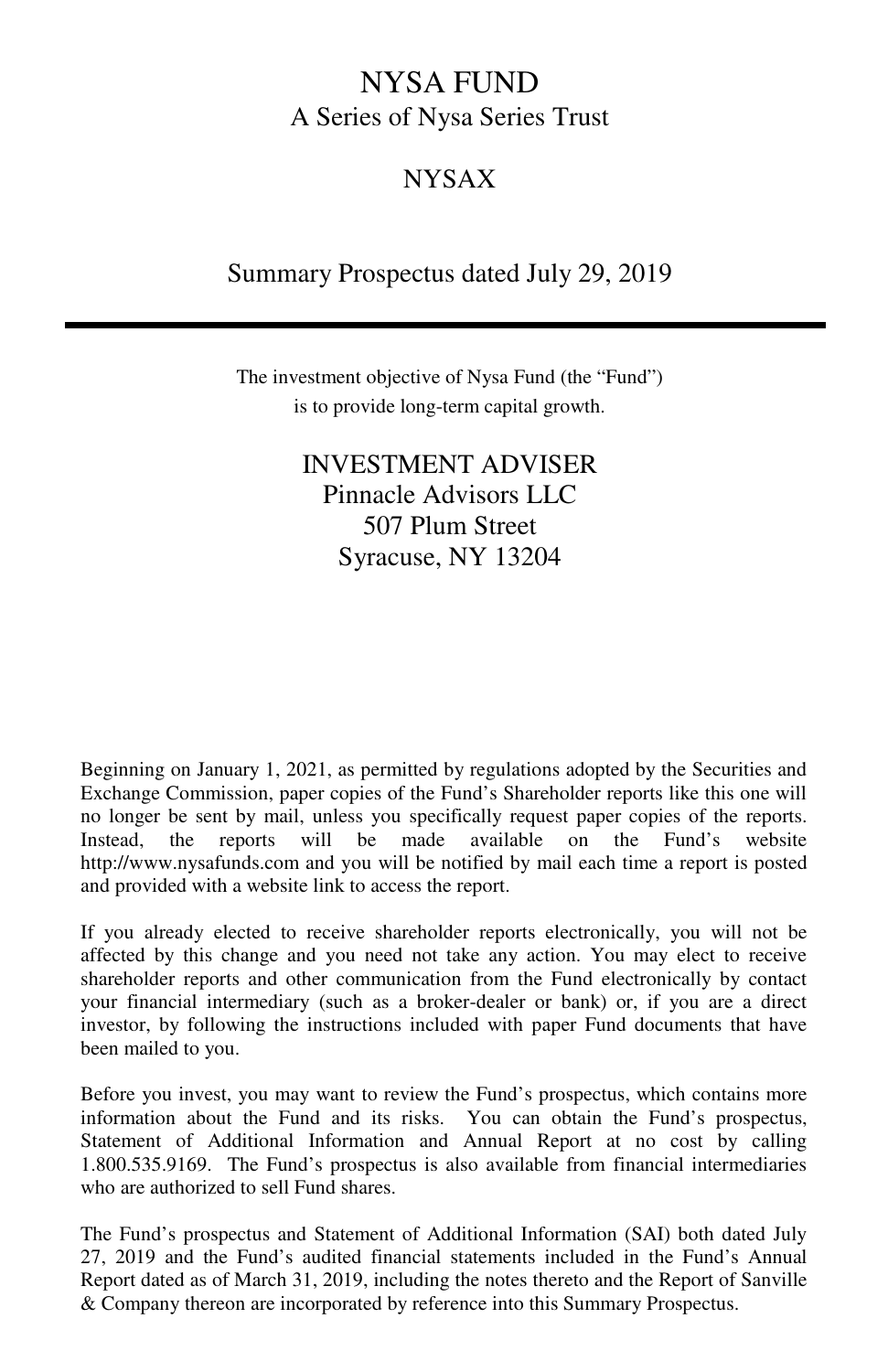## INVESTMENT OBJECTIVE

The Fund's investment objective is to provide long-term capital growth.

### FEES AND EXPENSES OF THE FUND

This table describes the fees and expenses that you may pay if you buy and hold or redeem shares of the Fund. You may qualify for sales charge discounts on purchases of \$50,000 or more through certain programs described elsewhere in this prospectus. More information about these and other discounts and waivers of the sale charge is available from your financial professional and in the section "How to Purchase Shares" beginning on page 16 of the prospectus.

| <b>Shareholder Fees</b><br>(fees paid directly from your investment):                   |          |
|-----------------------------------------------------------------------------------------|----------|
| Maximum Sales Charge (Load) Imposed on Purchases<br>(as a percentage of offering price) | 2.5%     |
| Maximum Deferred Sales Charge (Load)                                                    | $1.0\%*$ |
| Sales Charge (Load) Imposed on Reinvested Dividends                                     | None     |
| Redemption Fee for Each Redemption by Wire                                              | \$20.00  |

#### *Annual Fund Operating Expenses*

(Expenses that you pay each year as a percentage of the value of your investment)

| <b>Management Fees</b>                                  | 1.00%      |
|---------------------------------------------------------|------------|
| <b>Service Fees</b>                                     | 0.25%      |
| Other Expenses                                          | 3.76%      |
| Acquired Funds Fees and Expenses                        | 0.00%      |
| <b>Total Annual Fund Operating Expenses</b>             | 5.01%      |
| Fee Waiver                                              | $(1.00)\%$ |
| <b>Total Annual Operating Expenses After Fee Waiver</b> | $4.01\%$   |

\*A contingent deferred sales charge of 1.00% applies on certain redemptions within one year following purchases of \$1 Million or more made without an initial sales charge. See "How to Purchase Shares" – "*Purchases at Net Asset Value That May Be Subject to a Contingent Deferred Sales Charge.*"

<sup>1</sup>The Fund's investment adviser has contractually agreed to waive its advisory fee until July 31, 2020. After the waiver period, the investment adviser may continue or terminate the fee waiver arrangement in its sole discretion.

#### *Example*

The following example is intended to help you compare the cost of investing in the Fund with the cost of investing in other mutual funds. The example assumes that you invest \$10,000 in shares of the Fund for the time periods indicated and that you redeem all of those shares at the end of each time period. The examples also assume that your investment has a 5% return each year and that the Fund's operating expenses remain the same. Although your actual costs may be higher or lower, based on these assumptions, your expenses would be as follows:

| 1 Year | 3 Years | 5 Years | 10 Years |
|--------|---------|---------|----------|
| \$643  | \$1,629 | \$2,616 | \$5,081  |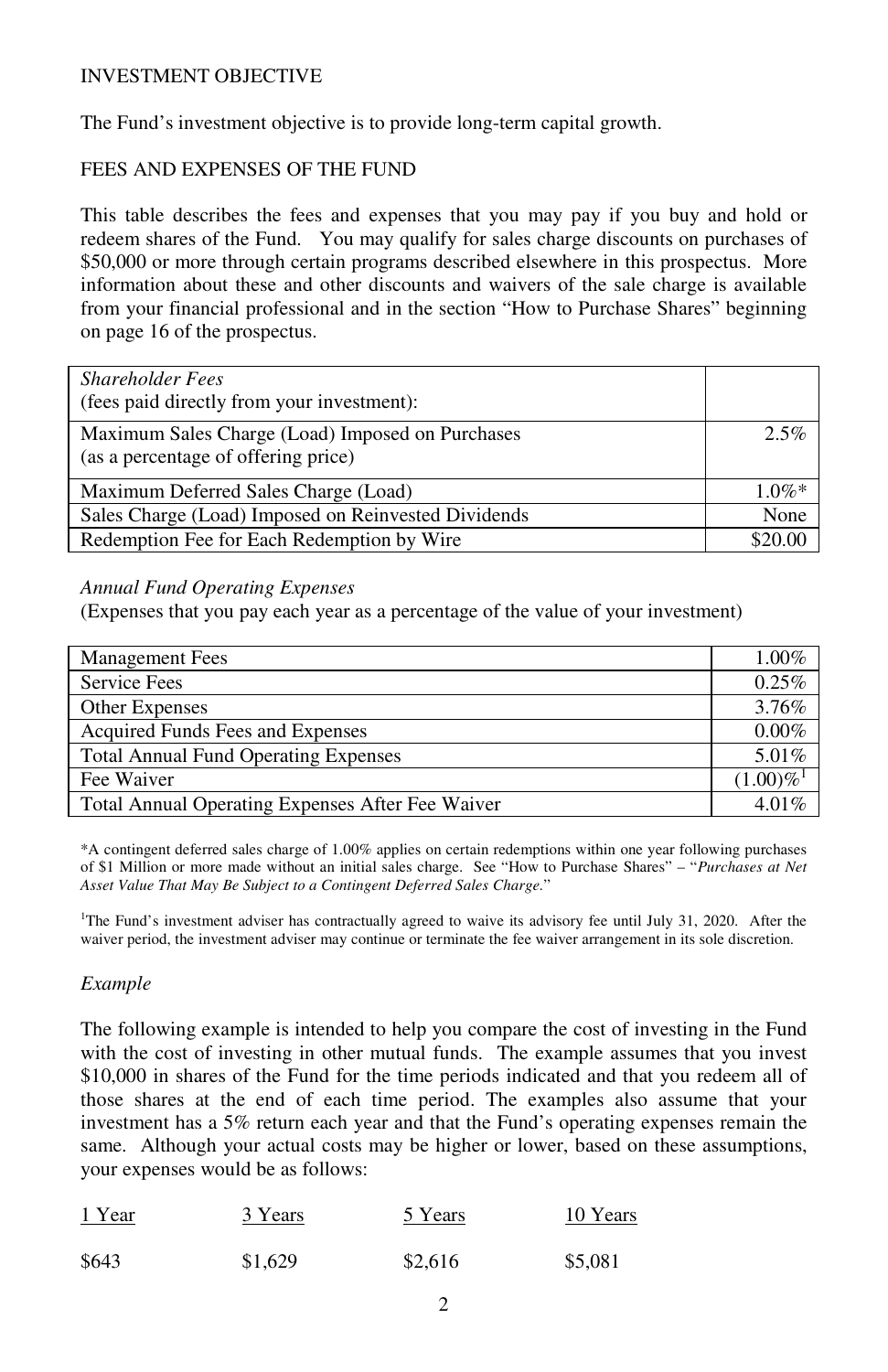### *Portfolio Turnover*

The Fund pays transaction costs, such as commissions, when it buys and sells securities (or "turns over" its portfolio). A higher portfolio turnover rate may indicate higher transaction costs and may result in higher taxes when Fund shares are held in a taxable account. These costs, which are not reflected in the annual fund operating expenses or in the examples, affect the fund's performance. During the Fund's most recent fiscal year, the Fund's portfolio turnover rate was 46% of the average value of its portfolio.

### PRINCIPAL INVESTMENT STRATEGIES

#### *Investments in Equity Securities*

The Fund seeks to achieve its investment objective by investing primarily in the common stocks of publicly-traded companies. Fund shareholders will be provided with at least 60 days' prior notice of any change in this policy.

The Adviser uses fundamental analysis to identify securities with potential for capital appreciation. The Adviser focuses on companies projecting above average earnings and revenue growth, as compared to market averages (as represented by the S&P 500 Index). Also, the Fund invests in companies the Adviser believes to be undervalued by the current market. The Fund buys shares in companies of all sizes. Small and medium sized companies may occasionally make up a significant portion of the Fund's portfolio. However, there is no assurance that these factors and the other characteristics that the Adviser believes favor these companies will continue in the future.

The Fund can buy stocks of companies without regard to market capitalization. Investments may be made in "micro-cap" companies (having a market capitalization of between \$50 million and \$300 million), "small cap" companies (having a market capitalization of between \$300 million and \$2 billion), "mid cap" companies (having a market capitalization between \$2 billion and \$10 billion) and "large cap" companies (having a market capitalization over \$10 billion). While newer, small companies may offer greater opportunities for capital appreciation, they also involve a substantially greater risk of loss and price fluctuation.

The Fund is not a diversified fund, and, as such, may invest more than 5% of its total assets in the securities of one or more issuers. As a result, a relatively high percentage of the Fund's assets may be invested in the securities of a limited number of issuers or a single issuer and, from time to time, in a limited number of industries. Subject to the fundamental investment policies and restrictions of the Fund, many of which are described in the Statement of Additional Information dated July 29, 2019, the Fund may emphasize investments in various market sectors from time to time. The Fund's ability to invest up to 25% of its portfolio assets in a single industry or group of industries may offer greater opportunities for capital appreciation, but may also subject the Fund to a greater risk of loss and price fluctuation. The Fund is not a "sector fund," and, as such may change its investment emphasis. As of the date of this prospectus, the Fund's portfolio reflects an investment focus in the health care and the pharmaceutical industries. As of June 30, 2019, 20.68% of the Fund's (total) assets were invested in the pharmaceutical industry and 24.19% of the Fund (total) assets were invested in the surgical and medical instrument industry. Because of this current investment focus an investment in the Fund should be considered as a complementary investment to an already diverse investment program.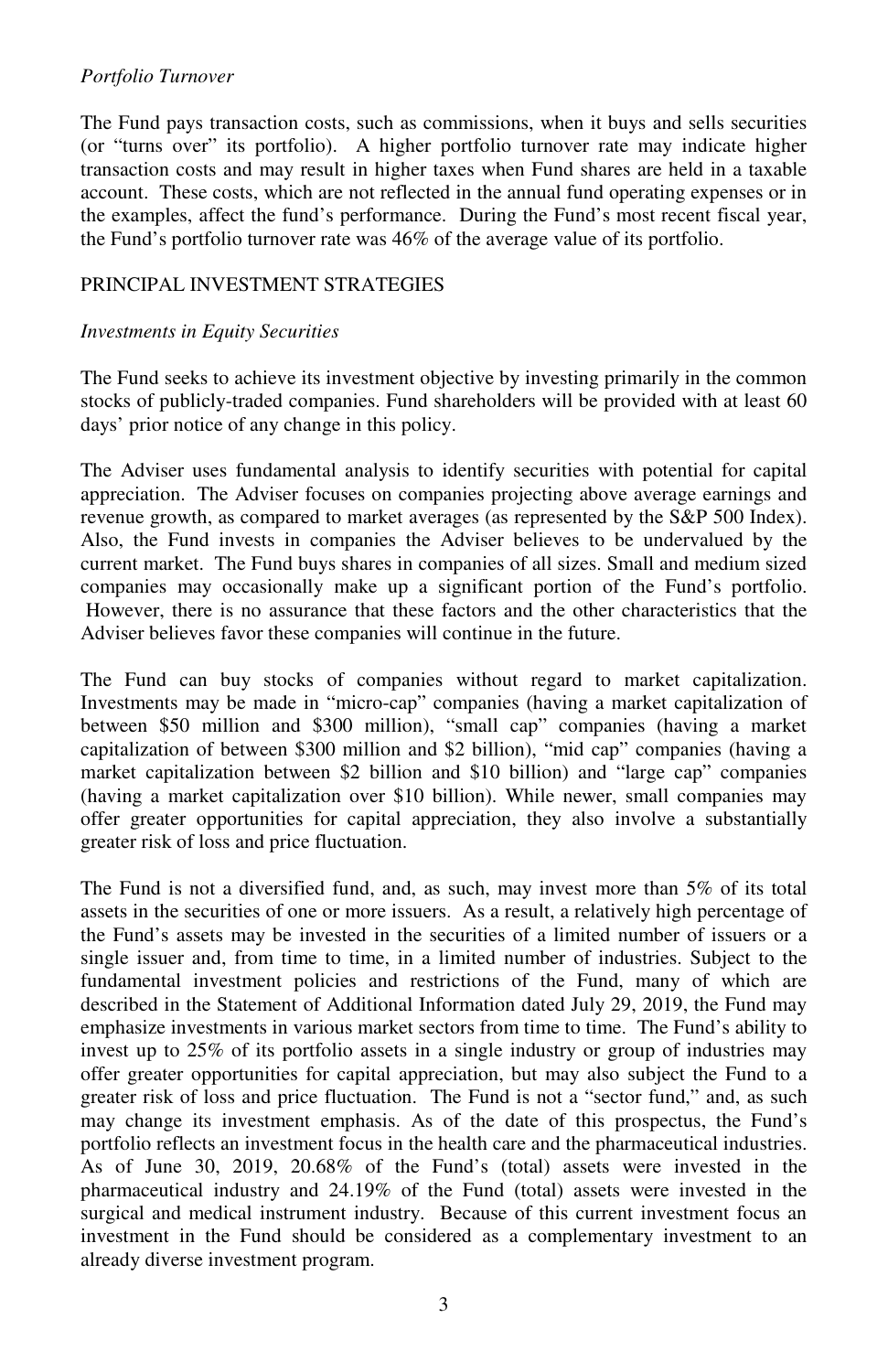The Fund is not restricted with regard to portfolio turnover and will make changes in its investment portfolio from time to time as business and economic conditions and market prices may dictate and its investment policies may require. The Fund may engage in active and frequent trading of portfolio securities, especially during periods of market volatility. The transaction costs attendant to this portfolio strategy will result in increased costs to the Fund. A high rate of portfolio turnover in any year will increase brokerage commissions paid by the Fund, thus reducing the Fund's total return, and could result in high amounts of realized investment gain subject to the payment of taxes by shareholders when Fund shares are held in taxable accounts.

#### *Investments in Debt Securities*

In seeking its investment objective of capital appreciation, the Fund invests mainly in equity securities. However, from time to time, the Fund may also invest in bonds, debentures and other debt securities and instruments, some of which may be convertible into equity securities. A debt security is a security that represents the obligation of an issuer to repay money borrowed. The terms of a debt security specify the principal amount of the indebtedness, the interest rate or discount, and the times at which payments of principal and/or interest are due. Debt securities may include domestic and foreign corporate debt obligations; domestic and foreign government debt obligations, including U.S. government securities; mortgage related securities; asset backed securities and other debt obligations.

The Fund may invest up to 15% of its net assets in a variety of debt securities. These securities may be taxable or tax-exempt, and may be rated or unrated. The tax-exempt securities in which the Fund may invest include obligations of the governments of U.S. territories, commonwealths and possessions such as Puerto Rico, or of their agencies, instrumentalities and authorities, if the interest on such securities is not subject to New York and federal income tax. Subject to the limitation on investments in illiquid securities described below, the Fund may invest up to 10% of its net assets in debt securities that are rated below investment grade, unrated and/or illiquid. These investments may include high risk investments such as "junk bonds." The 10% limitation is applied at the time of purchase and the Fund may continue to hold a security whose credit rating has been lowered, or in the case of an unrated security, after the Fund's adviser has changed its assessment of the security's credit quality. As a result credit rating downgrades or other market fluctuations may cause the Fund's holdings of belowinvestment-grade securities to exceed this 10% restriction for some period of time. If the Fund has more than 10% of its net assets invested in below-investment-grade securities, the Adviser will not purchase additional below-investment-grade securities until the level of holdings in those securities no longer exceeds the limitation.

## PRINCIPAL RISKS

The price of the Fund's shares can go up and down substantially. The Fund's investments are subject to changes in their values from a number of factors, some of which are described below. There is also the risk that poor security selection by the Adviser will cause the Fund to underperform other funds having similar objectives, thereby increasing the potential for volatility and loss. There is no assurance that the Fund will achieve its investment objective. When you redeem your shares, they may be worth more or less than what you paid for them. *These risks mean that you can lose money by investing in the Fund.*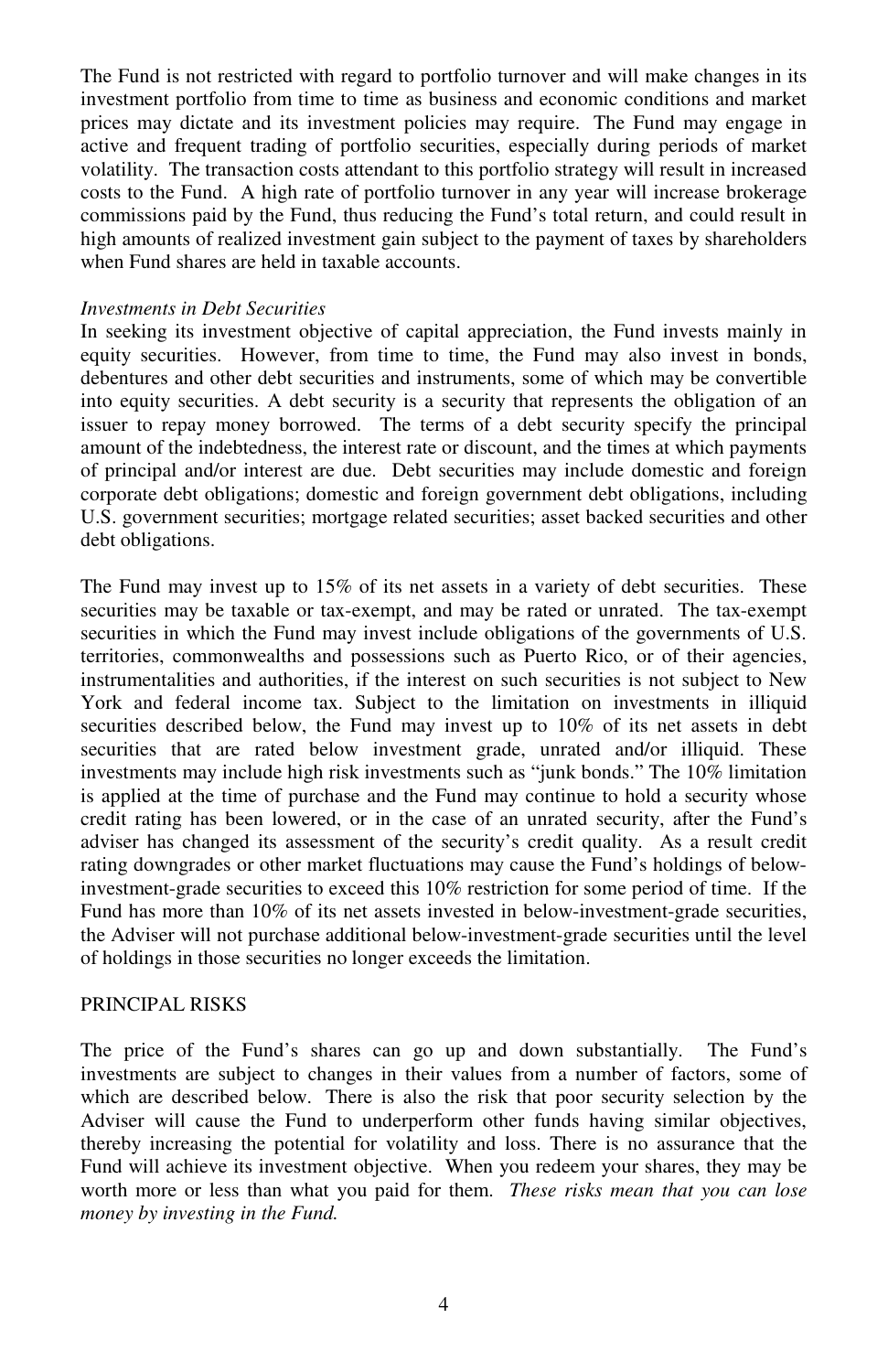*Portfolio Manager*. Robert Cuculich, President and a member of Pinnacle Advisors LLC, the Fund's investment adviser (Adviser) and Pinnacle Investments, LLC, the Fund's principal underwriter (Distributor), has served as the Portfolio Manager of the Fund since February 1, 2013. Mr. Cuculich is solely and primarily responsible for the day-to-day management of the Fund's portfolio. In connection with his duties as Portfolio Manager, Mr. Cuculich is responsible for analyzing which securities are eligible for purchase by the Fund and making decisions to purchase and/or sell portfolio securities in accordance with the Fund's investment objective and policies. Mr. Cuculich allocates his time among his portfolio management responsibilities and his responsibilities to retail clients. His multiple roles could result in conflicts of interest between his responsibilities to the Fund and his responsibilities to retail customers of the Distributor. Investors are encouraged to take into account the risks attendant to Mr. Cuculich's limited portfolio management experience and his multiple roles before investing in the Fund.

*Risk of Non-Diversification.* As a non-diversified fund, the Fund may invest more than 5% of its total assets in the securities of one or more issuers. Because a relatively high percentage of the assets of the Fund may be invested in the securities of a limited number of issuers or a single issuer, and, from time to time, in a limited number of industries, the value of shares of the Fund may be more sensitive to any single economic, business, political or regulatory occurrence than the value of shares of a diversified investment company. The Fund's performance may be hurt disproportionately by the poor performance of relatively few stocks .As of June 30, 2019, two portfolio holdings, Ligand Pharmaceuticals, Inc. and Transluminal Technologies, LLC, represented 20.68% and 24.19%, respectively, of the Fund's total assets. These substantial weightings in the securities of two issuers, each of which resulted from an increase in share price, provides substantial additional risk exposure to shareholders of the Fund. Fluctuations in the share price of any portfolio holding may occur suddenly, and, if significant, may have an adverse impact on the performance of the Fund. The Fund may change its portfolio emphasis from time to time without prior approval by shareholders of the Fund. The success of this investment strategy is dependent upon the skill of the portfolio manager. There can be no assurance that this investment strategy will be successful.

*Risk of Current Focus on Health Care.* The Fund may invest up to 25% of its assets in the securities of issuers in a particular industry or group of industries. From time to time, a relatively high percentage of the assets of the Fund may be invested in a limited number of industries. When the Fund's investment focus is limited in this manner, the Fund's performance will be affected by the performance of the issuers within those specific industries, and could be more volatile than that of an investment company that invests its assets in a more diverse array of sectors. The success of the Fund's current investment focus on the health care industry generally and in the pharmaceutical industry specifically is dependent on the overall condition of these industries. These Industries may be adversely affected by numerous factors including, among others, political, economic and regulatory factors. For example, issuers within the health care and pharmaceutical industries are subject to government regulation, including requirements for governmental approval of products and services which could have a significant impact on the price those products and services and the ability of an issuer to market them successfully. The products and services of Issuers within these industries can be significantly affected by rapid obsolescence of the technology associated with the products and services, as well as expiration of patents.

*Special Risks of Securities Issued by Manufacturers of Pharmaceuticals and Surgical Devices*. Subject to the fundamental investment restriction which precludes the Fund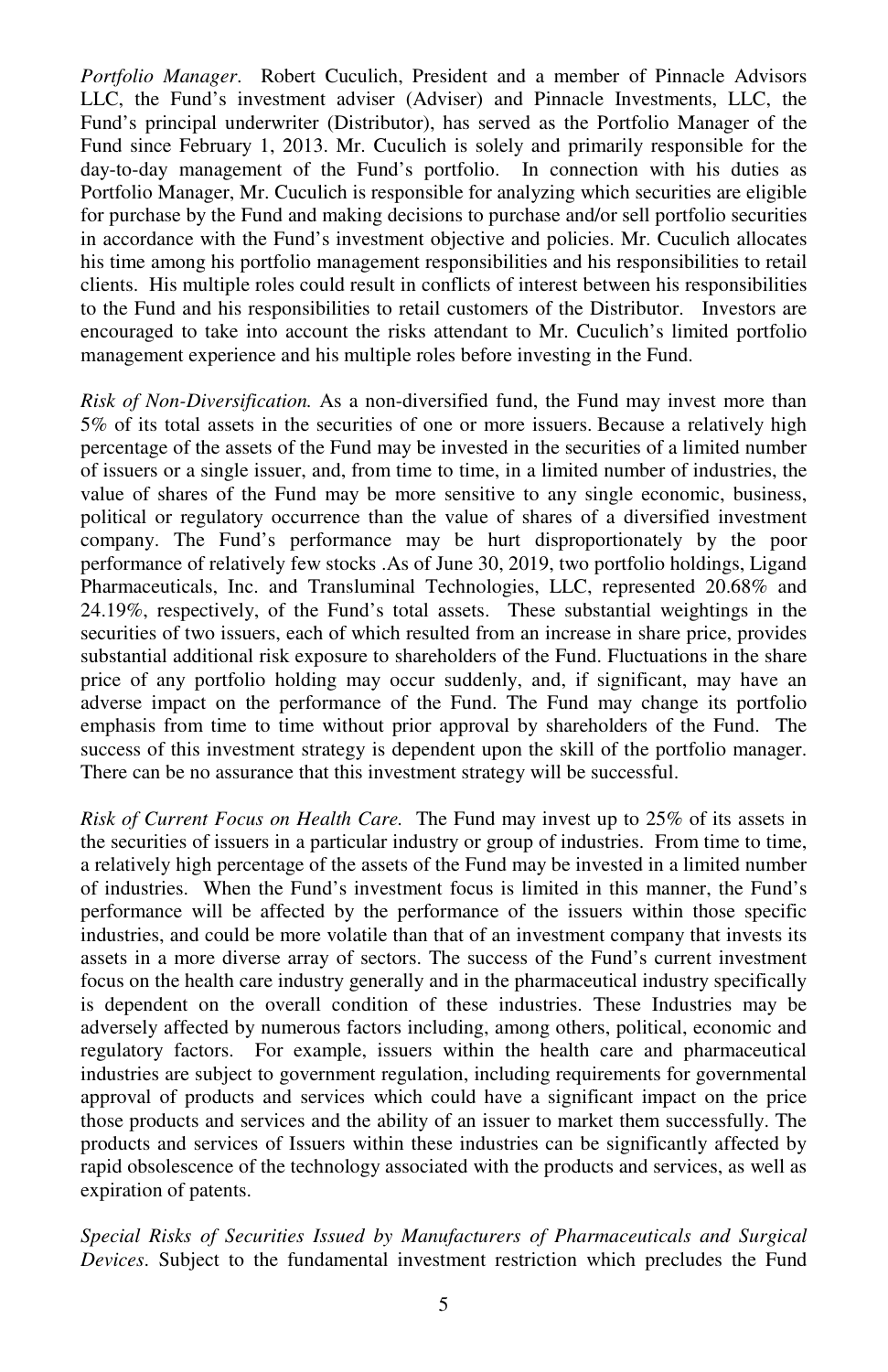from investing more than 25% of its total assets in the securities of issuers in any particular industry, the Fund has invested, and may, in the future invest, a significant portion of its assets in securities in the pharmaceutical and surgical device industries. These industries are subject to considerable government regulation, including the requirement of government approval of products and services. The governmental approval process can be lengthy and can have an adverse impact on an issuer's ability to bring its products to market. These industries are also subject to the considerable risks posed by the potential for economic and political developments, including the potential for changing reimbursement rates. Issuers within these industries are also subject to the significant risks posed by patent expirations, the potential for product liability litigation and the potential for rapid product obsolescence, all of which can have an adverse impact on the share price of the securities issued by a particular manufacturer. Because the Fund has invested a high percentage of assets in these industries, the Fund's performance may be hurt disproportionately by the poor performance of relatively few issuers, thereby increasing the potential for volatility of the Fund's share price. The Fund's investment in Ligand Pharmaceuticals Inc. which, as of June 30, 2019, comprised 20.68% of the Fund's total assets, presents all of the risks associated with an investment in the pharmaceutical industry, and the risk that its management team may make strategic decisions that will not be beneficial to the company and its shareholders.

*Special Risks of Illiquid Securities.* The Fund may not invest more than 15% of its net assets in illiquid securities. However, because the 15% limitation is not violated unless the excess results immediately and directly from the acquisition of any security, the Fund's investments in illiquid securities may, from time to time, and, for extended periods of time, exceed 15% of its net assets, thereby reducing the portfolio manager's flexibility in the security selection process Investments in illiquid securities carry special risks because there is no trading market for such securities, making it difficult to value them or dispose of them promptly at an acceptable price. The Adviser monitors holdings of illiquid securities on an ongoing basis.

*Special Risks of Restricted Securities*. Subject to the limitation described above on investments in illiquid securities, the Fund has invested, and may in the future invest, in securities issued in transactions that are exempt from the registration requirements of the Securities Act of 1933 (Securities Act). These securities are commonly referred to as "restricted securities" because they are subject to restrictions on transfer, and may not be resold in the absence of registration under the Securities Act or an exemption from such registration. Because there is generally no trading market for restricted securities, it can be difficult to value restricted securities or to dispose of them promptly at an acceptable price.

*Special Risks Securities Issued by "Development Stage" Companies*. The Fund may invest, and has invested in securities issued by "development stage" companies. These securities are typically "restricted securities," and, as such present all of the risks associated with an investment in a restricted security, and, in addition, the following additional risks: (1) *team risk*, namely, the risk that the firm's management team charged with making the venture a success will fail to perform due to a lack of relevant experience, skills, management ability, compatibility or work ethic; (2) *concept risk*, namely, the risk that the product or service under development will not perform as anticipated; (3) *competitive risk,* namely, the risk that a competing product or service reaches the market ahead of the product or service being developed; (4) *financing risk*, namely, the risk that adequate capital will not be available on a timely basis to execute the firm's strategy; (5) *legal risk*, namely, the risk that competitors or regulators will take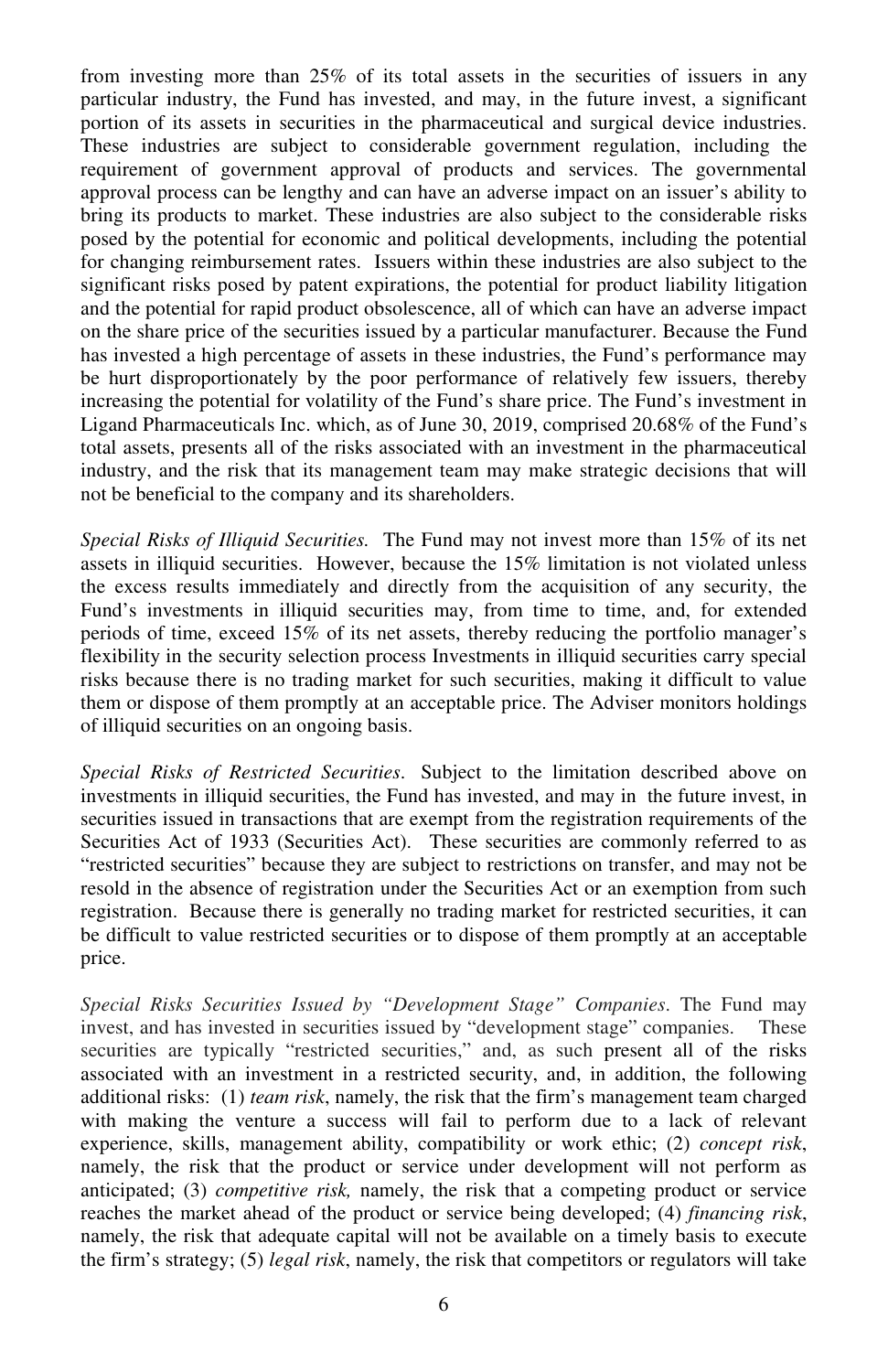legal or regulatory action that will thwart the firm's efforts to successfully develop or market its product or service; 6) *distribution risk,* namely, the risk that even with the successful development of the product or service, the firm will fail at fashioning effective distribution channels for the product or service; (7) *exit-strategy risk*, namely, the risk that early investors in the firm will be delayed in liquidating or unable to liquidate their holdings in the firm as anticipated at the time of the investment. Investments in "development stage" companies are regarded as "speculative," high risk investments because these companies generally have limited operating histories or may not have any operating history at all and their ability to produce revenue has not been demonstrated.

### *Risks Associated with Investments in Equity Securities*

*Risks of Investing in Stocks.* Stocks fluctuate in price and their short-term volatility at times may be substantial. The return on and value of an investment in the Fund will fluctuate in response to stock market movements generally. Investments in common stocks are subject to market risks and fluctuations in value due to changes in earnings, economic conditions and other factors beyond the control of the Adviser. As a result, there is a risk that you could lose money by investing in the Fund.

*Special Risks of Investing in Growth Stocks.*Stocks of growth companies may be more volatile than other stocks. Their stocks may be less liquid than those of larger issuers. That means that the Fund could have greater difficulty selling the securities of a smaller issuer at an acceptable price, especially in periods of market volatility. That factor increases the potential for losses to the Fund.

*Special Risks of Investing in Mid-Cap, Small-Cap, and Micro-Cap Stocks***.** The Fund buys shares in companies of all sizes. Small and medium sized companies may occasionally make up a significant portion of the Fund's portfolio. Mid-cap and smallcap companies are generally newer companies with limited operating histories. While these stocks may offer greater opportunities for long-term capital appreciation than larger, more established companies, they involve a substantially greater risk of loss. These risks are intensified in the case of micro-cap stocks. Small-cap and micro-cap companies may have less access to financial resources and less experienced management than larger, more established companies. Small-cap stocks may be less liquid than stocks of larger issuers. That means that the Fund could have greater difficulty selling small-cap stocks at an acceptable price, especially in periods of market volatility. These factors increase the potential for losses to the Fund. It may take a substantial period of time before the Fund realizes a gain on an investment in a small-cap company if it realizes any gain at all.

## *Risks Associated with Investments in Debt Securities*

In general, debt securities including both taxable and tax-exempt securities, are subject to the following risks:

*Credit Risk*. Credit Risk is the risk that the issuer of a security might not make interest or principal payments on the security as they become due. If the issuer fails to pay interest, the Fund's income might be reduced, and if the issuer fails to pay interest or repay principal, the value of the security might fall. A downgrade in the issuer's credit rating or other adverse credit information about an issuer can reduce the market value of the issuer's securities.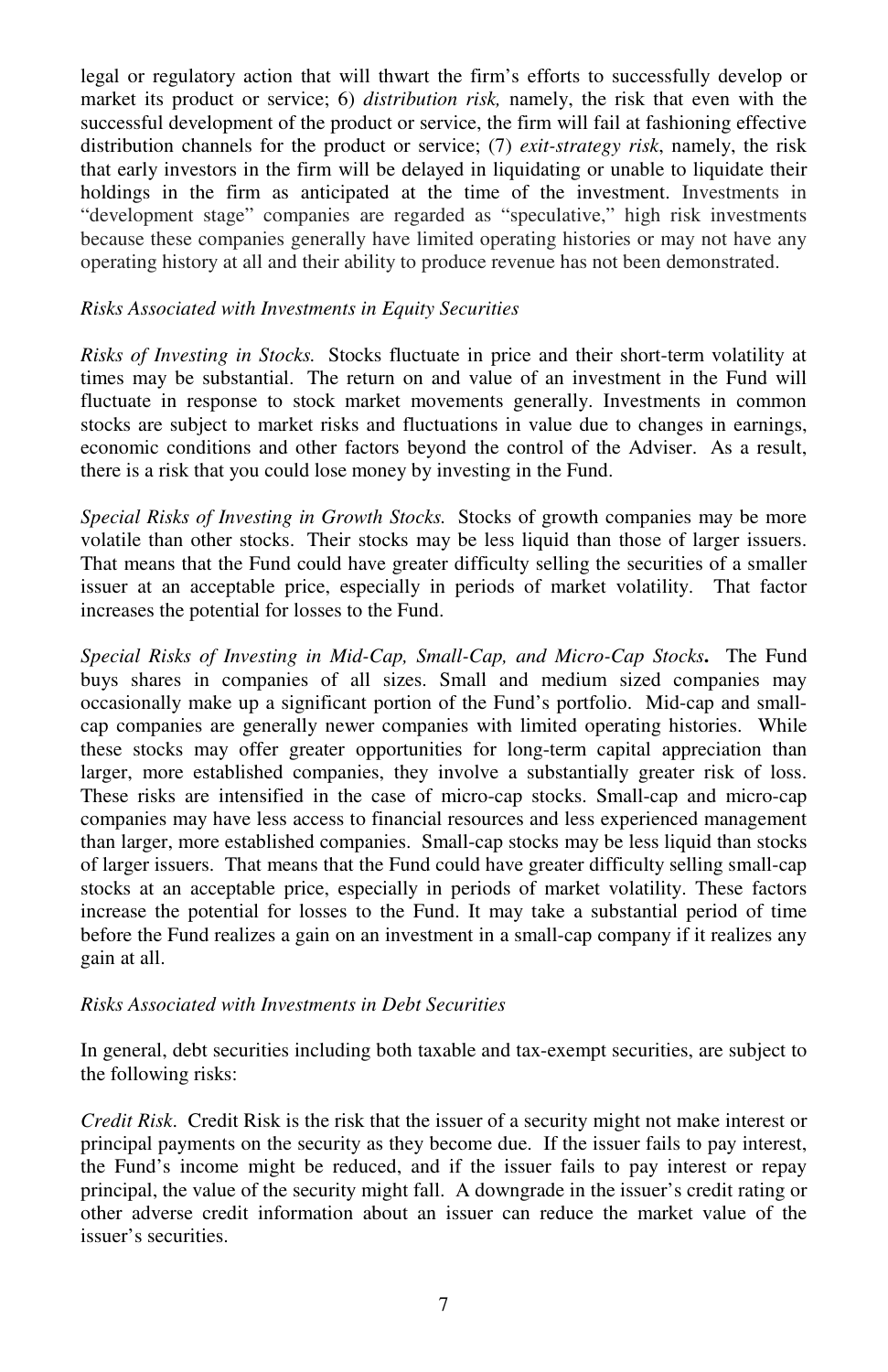*Interest Rate Risk*. Interest rate risk refers to the fluctuations in value of a debt security resulting from the relationship between price and yield. An increase in general interest rates will tend to reduce the market value of already-issued debt securities and a decline in general interest rates will tend to increase their value. Debt securities with longer maturities are usually subject to greater fluctuations from interest rate changes than obligations having shorter maturities. Fluctuations in the market valuations of debt securities may affect the value of Fund assets.

*Prepayment Risk*. Certain fixed-income securities (in particular mortgage-related securities) are subject to the risk of unanticipated prepayment. That is the risk that when interest rates fall, the issuer will repay the security prior to the security's expected maturity. The Fund may need to reinvest the proceeds at a lower interest rate, thereby reducing its income. Securities subject to prepayment risk generally offer less potential for gains when prevailing interest rates fall. If the Fund buys those securities at a premium, accelerated prepayments on those securities could cause it to lose a portion of its principal investment represented by the premium. The impact of prepayments on the price of a security may be difficult to predict and may increase the security's price volatility.

*Extension Risk*. If Interest rates rise rapidly, repayments of principal on certain debt securities may occur at a rate that is slower than expected, and the expected maturity of those securities could lengthen as a result. Those securities generally have a greater potential for loss when prevailing interest rates rise, which could cause their value to call sharply.

*Event Risk*. If an issuer of debt securities is the subject of a buyout, debt restructuring, merger, or recapitalization that increases its debt load, it could interfere with its ability to make timely payments of interest and principal and cause the value of its securities to fall.

*Special Risks of Below-Investment-Grade Securities*. Below-investment-grade debt securities, which may include "junk bonds," have a more substantial "credit risk" than investment grade debt securities. Because the risk that the issuer might not be able to pay interest and principal when due is greater, below-investment-grade debt securities are considered "high risk" securities or "speculative". The market for below-investmentgrade debt securities may be less liquid and these securities may be more difficult to value or to sell at an acceptable price, especially during time of market volatility or decline.

*Risks of Securities Issued with Call Features*. Certain debt securities are issued with a "call" feature which permits the issuer to redeem the security prior to the expected maturity date. Under circumstances where the issuer calls the security prior to its expected maturity date, the Fund may need to reinvest the proceeds at a lower interest rate, thereby reducing its income.

*Special Risks of Derivative Instruments*. Investments in derivatives involve significant risks. Derivatives may be more volatile than other types of investments, may require the payment of premiums, can increase portfolio turnover, may be illiquid, and may not perform as expected. Derivatives are subject to counterparty risk and the Fund may lose money on a derivative investment if the issuer or counterparty fails to pay the amount due. Some derivatives have the potential for unlimited loss, regardless of the size of the Fund's initial investment. Derivative transactions may require the payment of premiums and can increase portfolio turnover. As a result of these risks, the Fund could realize little or no income or lose money from its investment, or a hedge might be unsuccessful.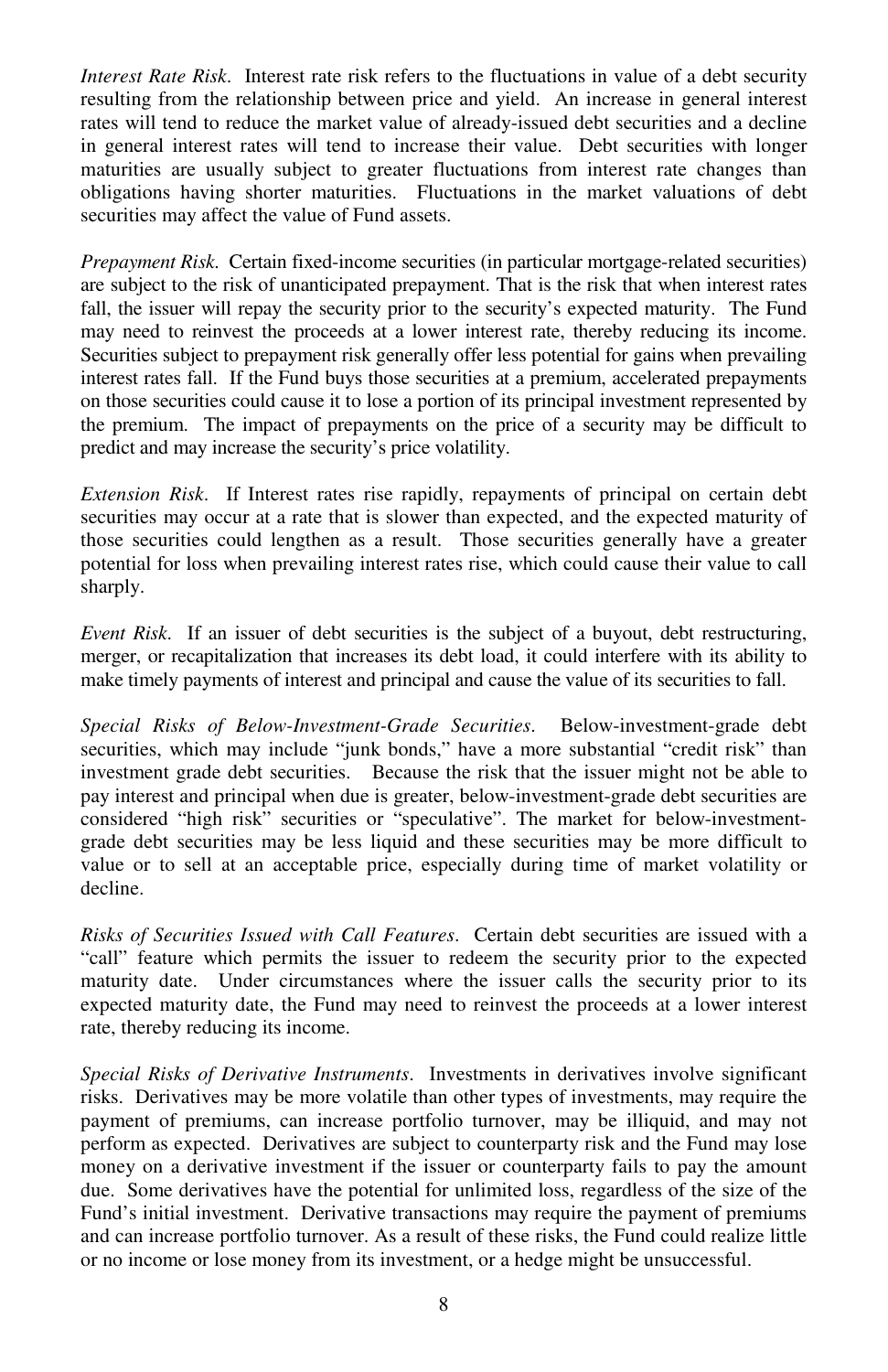*Risks of Zero-Coupon Securities.* The Fund can invest in zero-coupon securities. These debt securities do not pay interest prior to their maturity date or else they do not start to pay interest at a stated coupon rate until a future date. They are issued and traded at a discount from their face amount. The discount varies as the securities approach their maturity date (or the date interest payments are scheduled to begin). When interest rates change, zero-coupon securities are subject to greater fluctuation in their value than securities that pay current interest. The Fund accrues interest on zero-coupon securities as tax-free income on a current basis. The Fund may have to pay out the imputed income on zero-coupon securities without receiving actual cash payments currently.

*Documentation Risk.* Investments in securities that involve the securitization of specific assets or other securities carry the risk that the holder may be unable to establish ownership of or a claimed interest in the assets and other securities as a result of inadequate record-keeping for or improper documentation of the ownership of or claimed interest in the specific assets or other securities.

*Special Risks of Investments in Obligations of U.S. Territories, Commonwealths and Possessions*. The Fund may invest, and has invested, in obligations of governments of U.S. territories, commonwealths and possessions such as Puerto Rico, as well as obligations of their respective agencies, instrumentalities and authorities, if the interest on the obligation is not subject to New York State and federal income tax. These securities are subject to credit risk, including the risk of default. The portfolio of the Fund currently includes two debt obligations issued by agencies or authorities of the government of Puerto Rico which together comprise 8.13% of the Fund's net assets. Puerto Rico has experienced, and continues to experience significant financial difficulties. These portfolio holdings have been, and may continue to be, adversely affected by local political and economic conditions within Puerto Rico, causing the shares of the Fund to lose value. As a result of these and other difficulties, one of these obligations in the Fund's portfolio, Puerto Rico Public Improvement bond (General Obligation), is currently in default and is considered a "below investment grade" debt security. The Fund also holds numerous Puerto Rico Sales Tax Financing Corporation Revenue bonds (COFINA), which were restructured in February 2019. These CONFINA bonds are not in default and have paid, and continue to accrue, interest. However, adverse negative events in Puerto Rico may severely affect their market values and the Fund's ability to dispose of them at an acceptable price. The government of Puerto Rico is currently being managed a financial control board, that was established pursuant to Congressional action, i.e. the Puerto Rico Oversight, Management, and Economic Stability Act (PROMESA). The financial control board has currently put the municipal holdings within the Fund into Title III of PROMESA, which enables the government of Puerto Rico to freeze numerous lawsuits, maintain essential services to their residents and assign a judge to sort through creditor rights under law. Additional adverse developments with respect to these securities could have a material adverse impact on the performance of the Fund.

#### *Important Considerations for Investors*

The Fund is designed primarily for investors seeking capital growth over the long term. Those investors should be willing to assume the risks of short-term share price fluctuations, losses that may or may not be typical for a fund focusing on stocks of issuers regardless of market capitalization, and the potential for significant losses over extended periods of time. The Fund is not designed for investors who seek current income. The Fund is not a complete investment program. You should carefully consider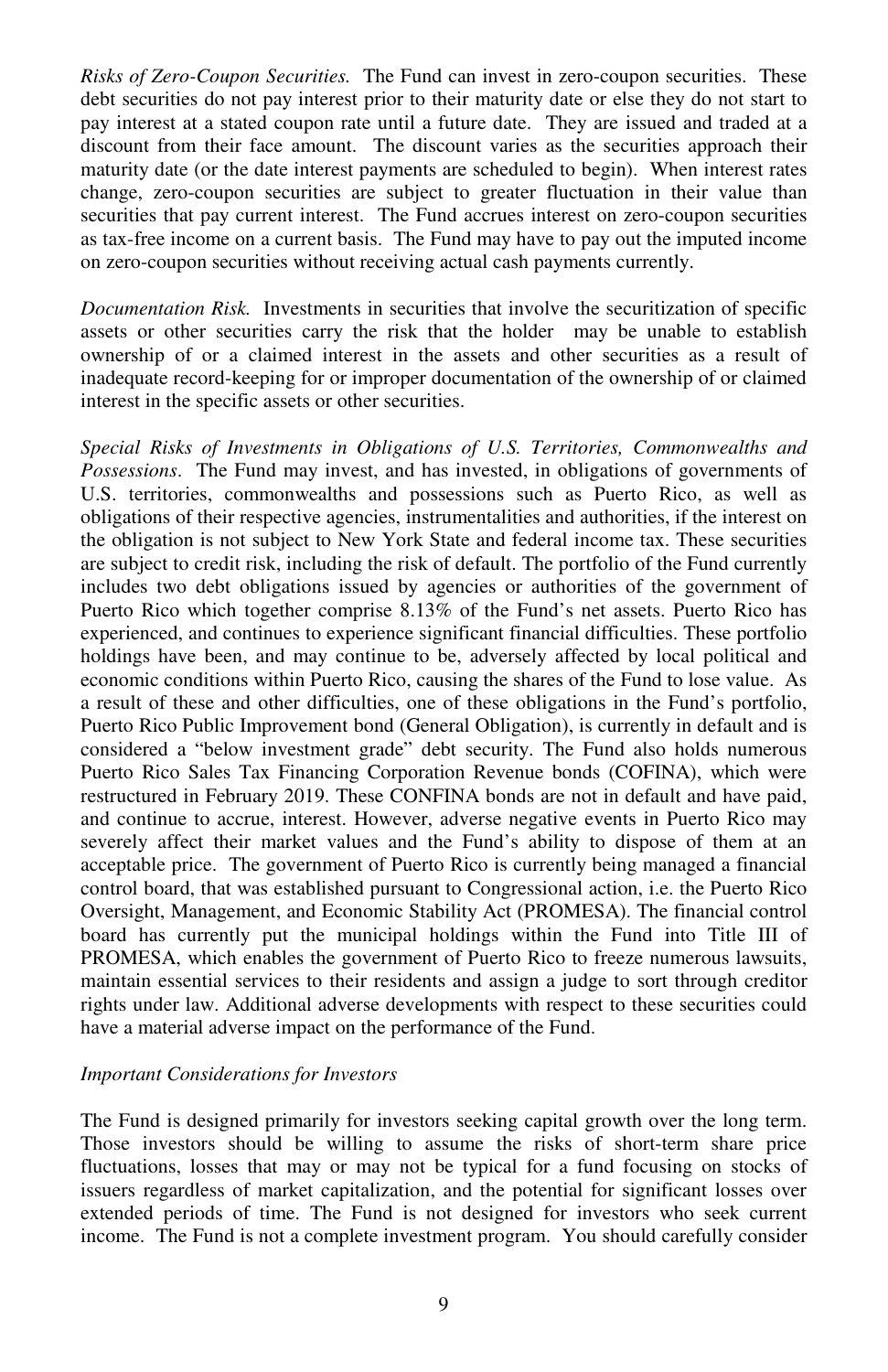your own investment goals and risk tolerance before investing in the Fund. An investment in the Fund is highly speculative.

*An investment in the Fund is not a deposit of any bank and is not insured or guaranteed by the Federal Deposit Insurance Corporation or any other government agency.* 

## THE FUND'S PAST PERFORMANCE

The bar chart and table shown below provide an indication of the risks of investing in the Fund by showing changes in the Fund's performance from year to year and by showing how the Fund's average annual returns for one, five and ten years compare to those of a broad-based securities market index. How the Fund has performed in the past (before and after taxes) is not necessarily an indication of how the Fund will perform in the future. More recent performance is available by calling the toll-free number on the back of this prospectus.



The impact of sales charges is not reflected in the bar chart. If reflected, returns would be less than those shown.

During the period shown in the bar chart, the highest return for a quarter was  $16.81\%$ during the quarter ended June 30, 2009, and the lowest return for a quarter was  $-26.67\%$ during the quarter ended December 31, 2014. The Fund's year-to-date cumulative return through June 30, 2018 is 29.30%.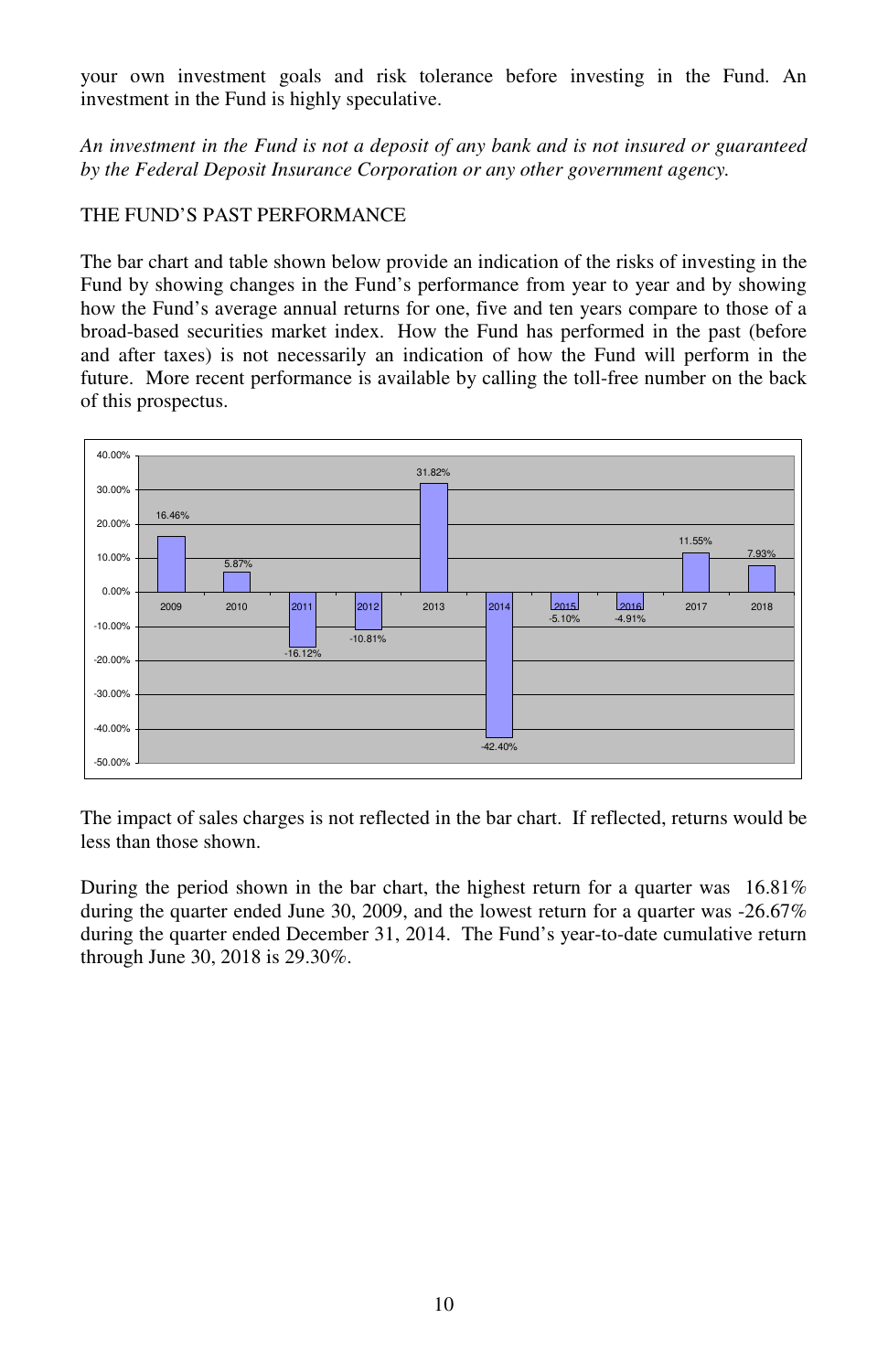The following table shows the average annual total returns for the Fund's shares. Aftertax returns are calculated using the highest individual federal marginal income tax rates and do not reflect the impact of state or local taxes. Your actual after-tax returns, depending on your individual tax situation, may differ from those shown. After-tax returns are not relevant to investors who hold their Fund shares through tax-deferred arrangements, such as 401(k) plans or individual retirement accounts.

Average Annual Total Returns (For Periods Ended December 31, 2018)

| One<br>Year | Five<br>Years | Ten<br>Years |
|-------------|---------------|--------------|
| 5.15%       | $-9.41\%$     | $-2.95\%$    |
| 5.15%       |               | $-2.95\%$    |
|             |               |              |
| $3.05\%$    | $-6.81\%$     | $-2.17\%$    |
|             |               |              |
| $-4.39\%$   | 8.48%         | 13.10%       |
|             |               | $-9.41\%$    |

The returns measure the performance of a hypothetical account and assume that all dividends and capital gains distributions have been reinvested in additional shares. The Fund's performance is compared to the Standard and Poor's 500 Index, an unmanaged index. The index performance includes reinvestment of income, but does not reflect transaction costs, fees, expenses or taxes. The Fund's investments vary from those in the index.

#### INVESTMENT ADVISER

Pinnacle Advisors LLC is the Fund's investment adviser.

## PORTFOLIO MANAGER

Robert Cuculich is the Portfolio Manager of the Fund.

## PURCHASE AND SALE OF FUND SHARES

In most cases, you can buy Fund shares with a minimum initial investment of \$1,000 and make additional investments of \$250.00. For certain retirement accounts, the minimum initial investment is \$250.00. The Fund may, in the Adviser's sole discretion, accept certain accounts with less than the stated minimum initial investment.

Shares may be purchased through a financial intermediary or the distributor or redeemed through a financial intermediary or the transfer agent on days the New York Stock Exchange is open for trading.

## TAXES

If your shares are not held in a tax-deferred account, Fund distributions are subject to federal income tax as ordinary income or as capital gains and they may also be subject to state or local taxes. "Fund distributions may be taxable upon withdrawal from tax deferred accounts."